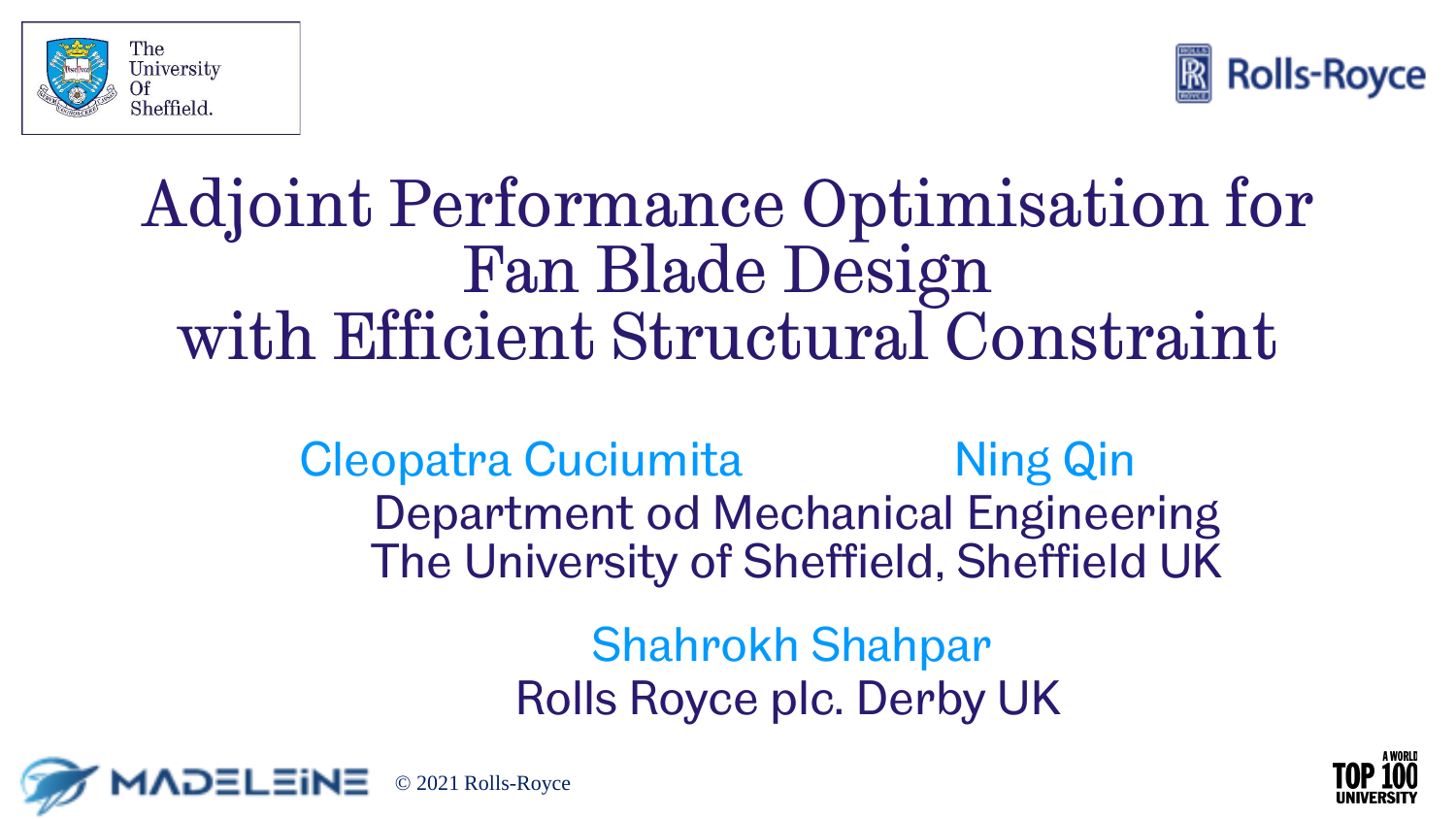



#### Motivation

- **Objective** optimisation methodology for fan blades to increase their efficiency while maintaining acceptable maximum stress
- **Novelty** coupling an adjoint-based aerodynamic optimisation with a response surface based model for constraining the maximum stress on the blade



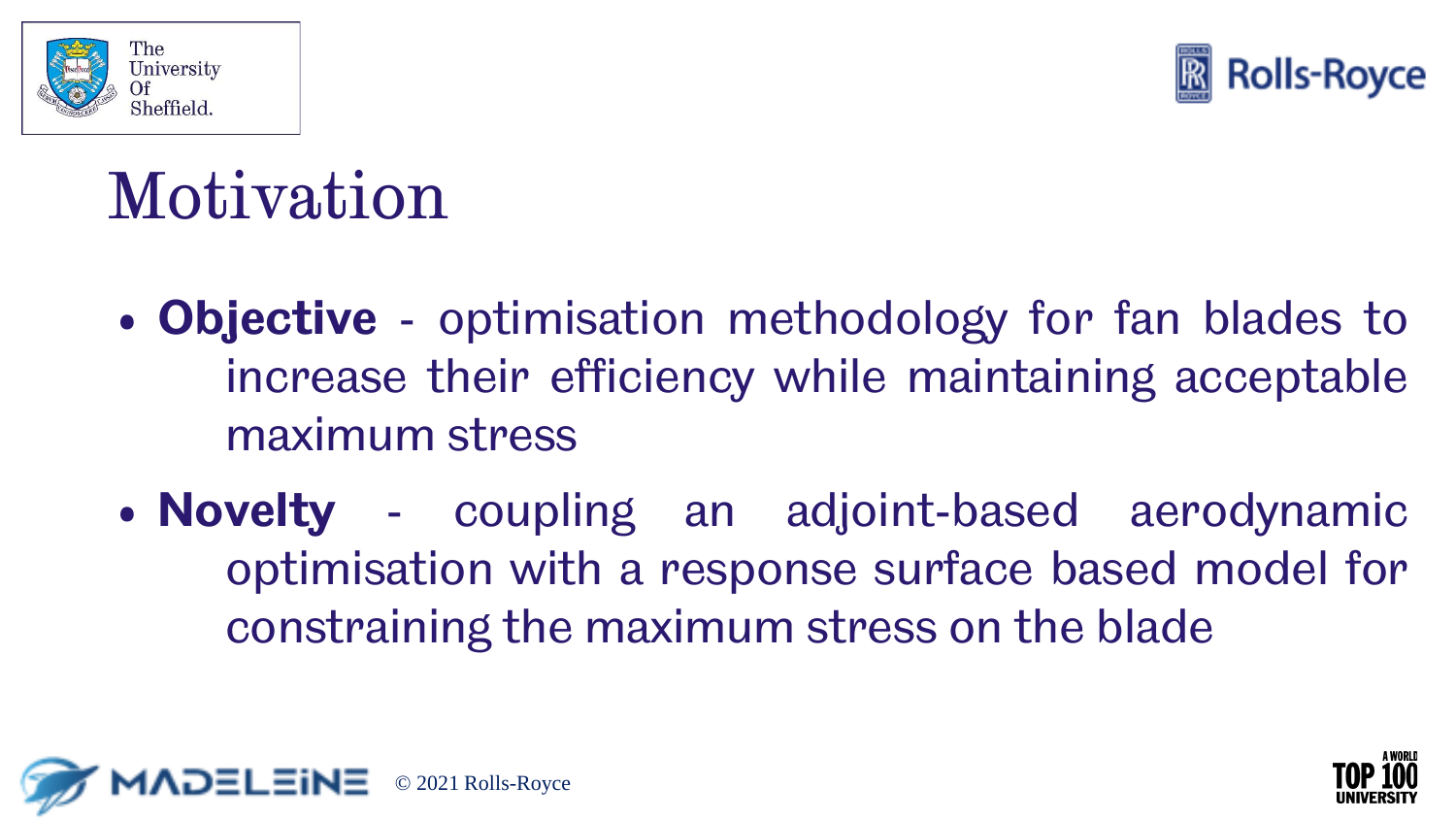

#### Test Case

- Rolls-Royce VITAL Fan Blade
- Representative of a modern fan
- Based on the test rig scale (a third of the engine scale)



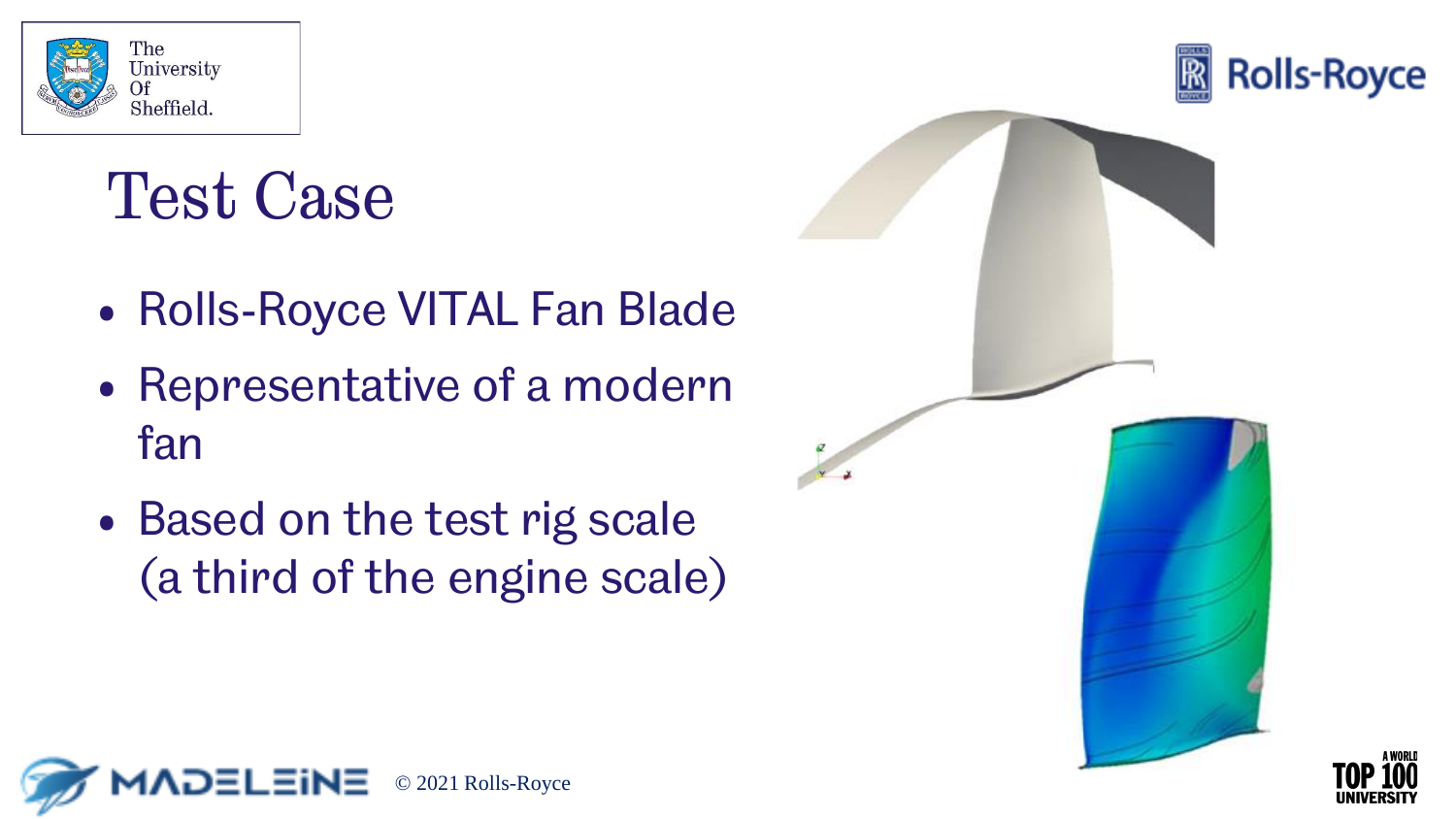



# Geometry Parametrisation

- RR PADRAM's Engineering Design Parameters (EDP)
- Intuitive geometry manipulation
- Five EDPs, each controling a Degree of Freedom: Sweep, Lean, Skew, LE and TE recambering; two extra parameters: the LECA and TECA blending points
- Five blade span location: at 25%, 50%, 75%, 87.5% and 100%, based on fan blade noise production
- Smooth spanwise cubic B-spline interpolation
- A total of 35 DOFs



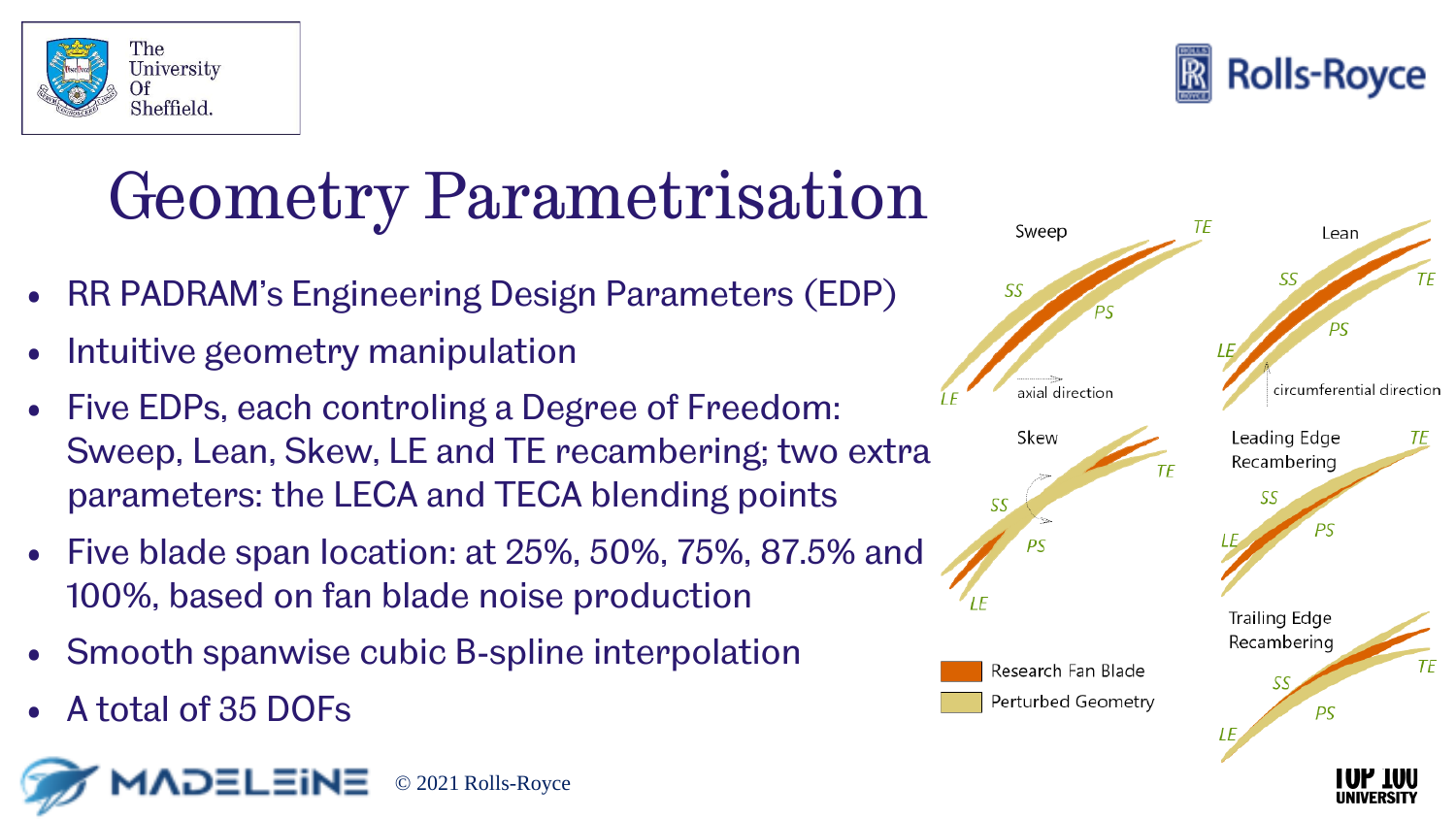

07/12/2021

# CFD Setup - Model



- RR CFD package, HYDRA
- Inlet boundary conditions: radial distribution of total pressure and temperature
- Outlet boundary condition: circumferentially mixed-out and radially mass-averaged capacity

© 2021 Rolls-Royce

- Adiabatic no-slip walls
- Rotational speed: 809.136 rad/s
- Turbulence model: Spalart-Allmaras

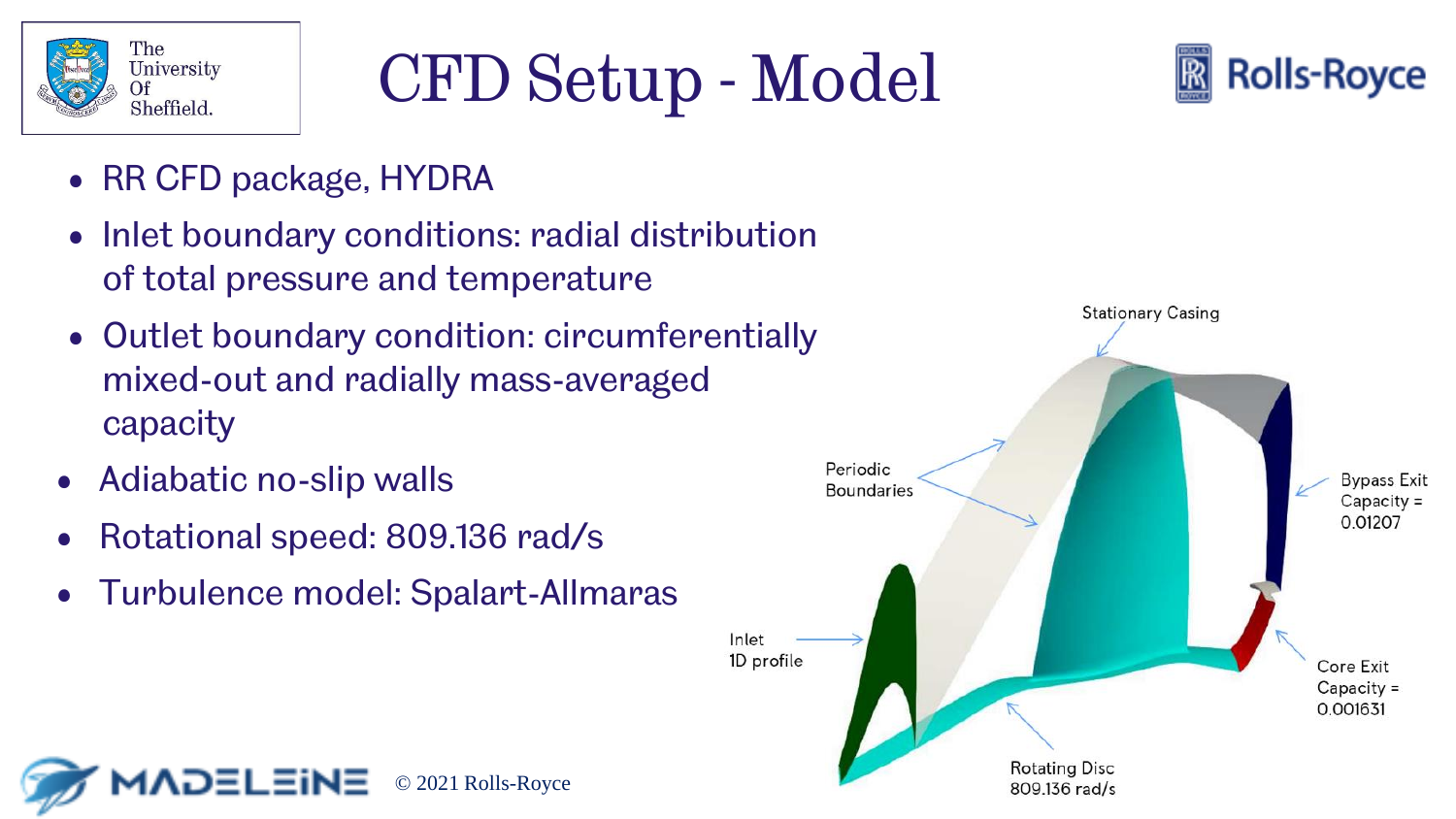

### CFD Setup - Mesh

- Multi-block structured grids
- $y^{+} \sim O(1)$
- Mesh size: approx. 6 million cells









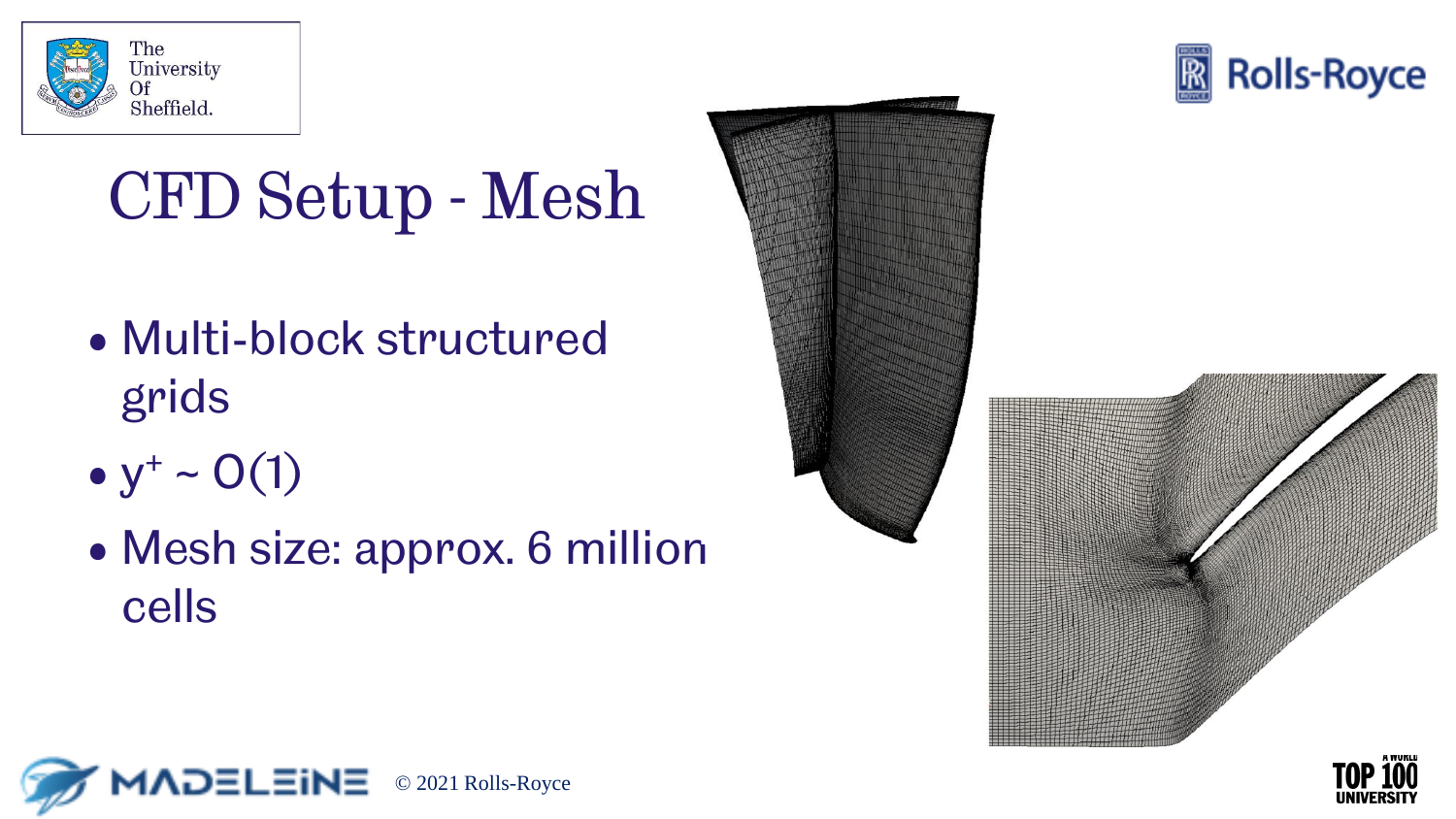

#### Structural Model

- The blade root was attached (red) and the yellow surfaces were fixed
- Loads: centrifugal load + integrated pressure load on the blade from CFD results
- Solid titanium alloy with yield strength 710 MPa
- The blade root ensures tangency to the aerodynamic blade shape to avoid stress concentrators
- The blade shape was preserved below 5% for smooth transition of new blade geometries





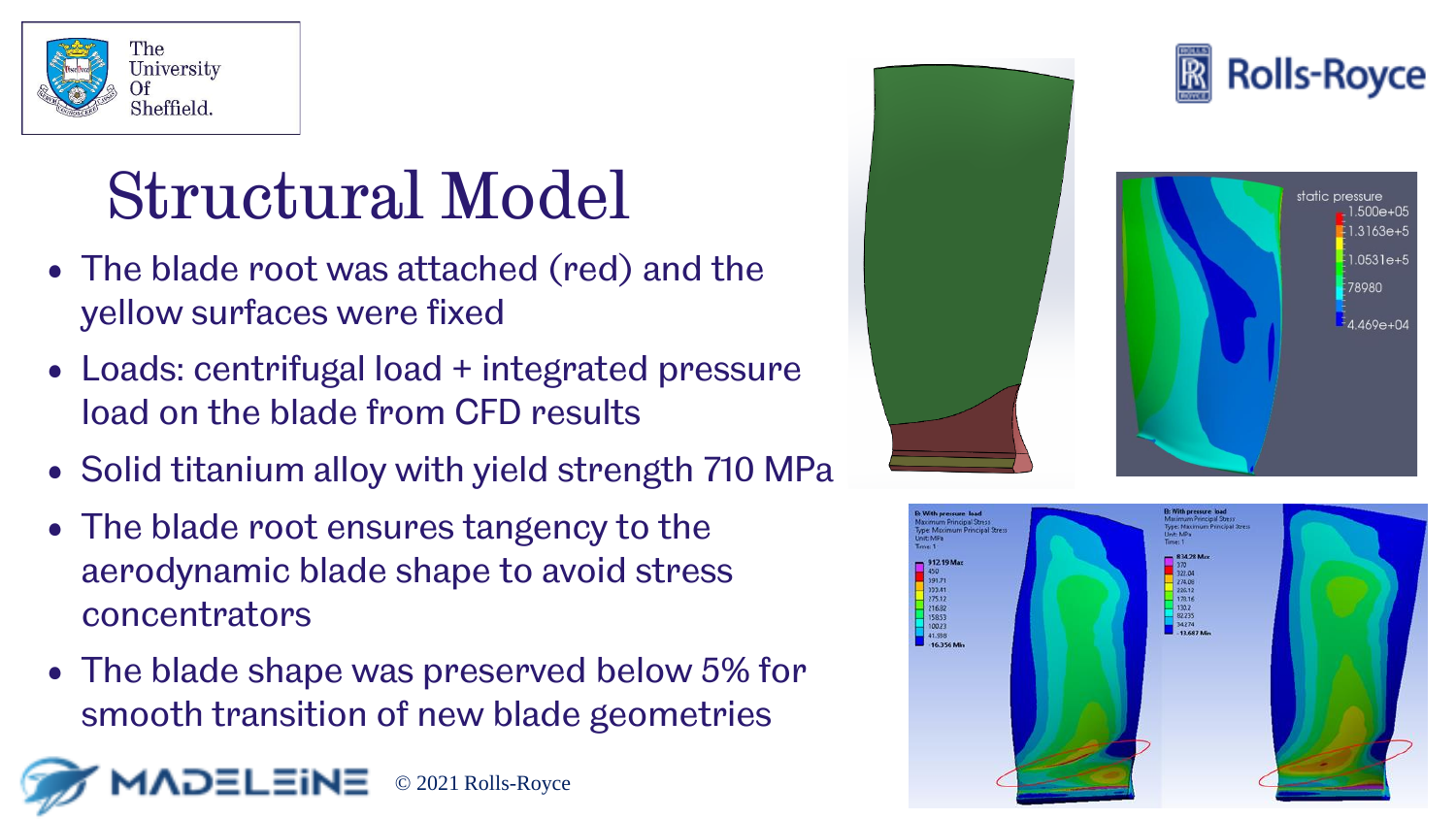

07/12/2021



#### Stress Response Surface

© 2021 Rolls-Royce

- Latin Hypercube DoEs: 610, 900 & 2000 points
- Blade root automatically attached in **SolidWorks**
- Integrated pressure on the blade exported from HYDRA
- Maximum principal stress computed in SimSolid – fast meshless tool



**Stress response surface** 

**generation workflow diagram**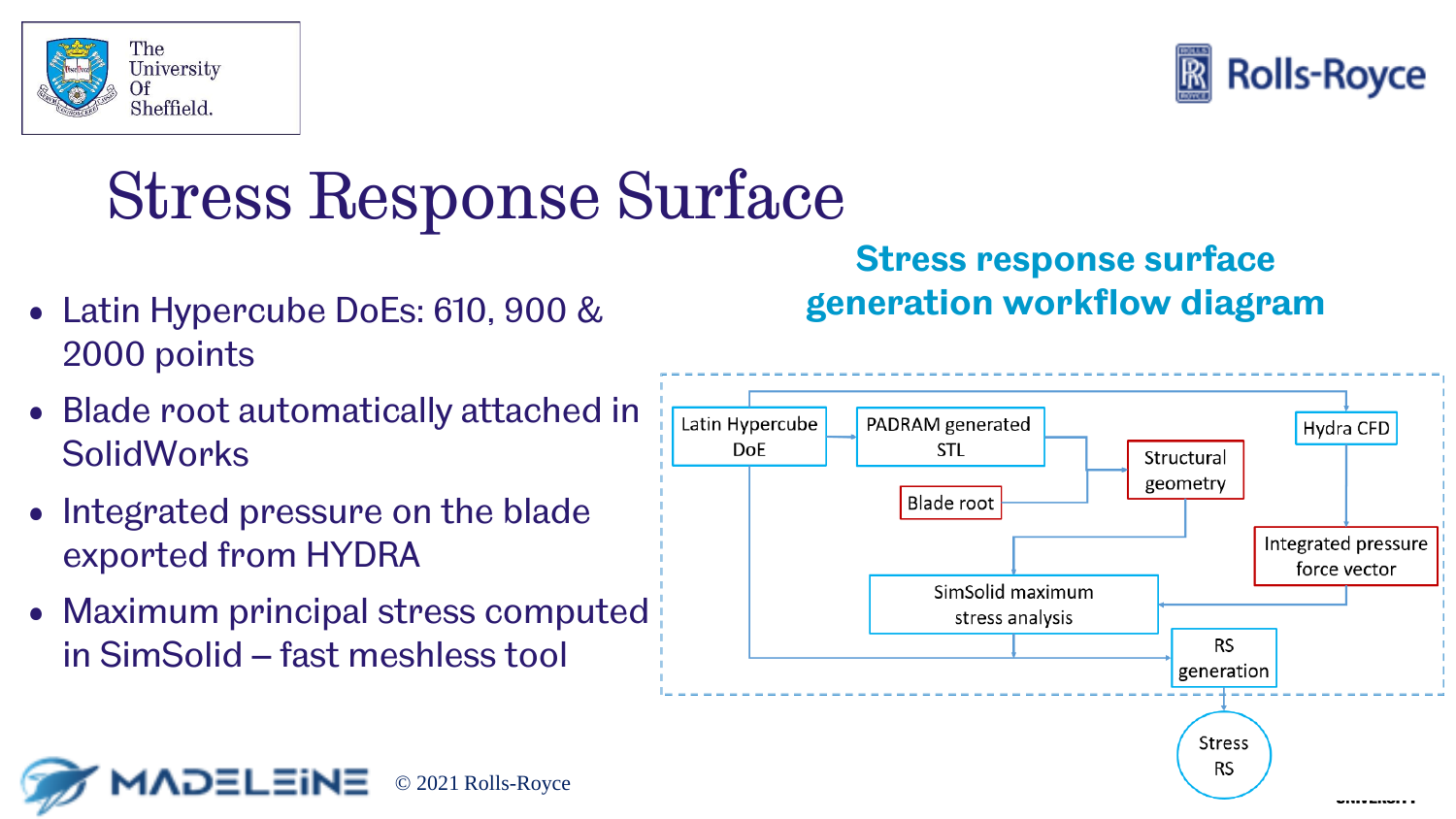

### Stress Response Surface

- Response surface generated beforehand
- Tested RSMs: Kriging, Polynomial, RBF
- Region of interest: 300 800 MPa
- Test: 22 points resulted from an unconstrained aerodynamic optimisation
- 900 points Kriging was selected (half the RMSE and almost the same R2)





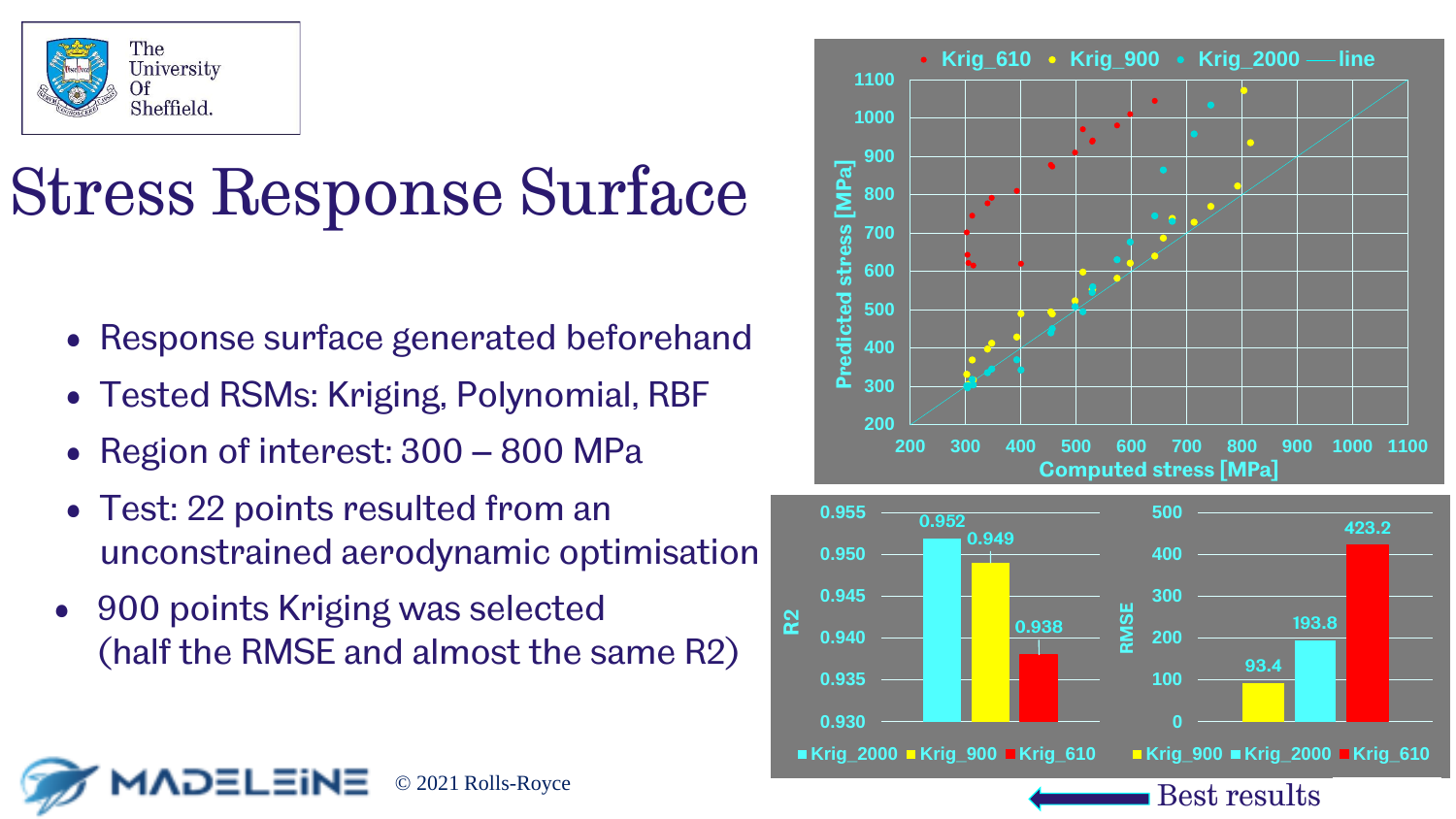



# Adjoint Method

- Discrete adjoint approach in HYDRA-Adjoint
- The adjoint solver is coupled with the primal flow solver
- The computational cost does not depend on the number of design variables, but only on the objective function
- From a single adjoint solution, the sensitivity with respect to many design parameters can be computed



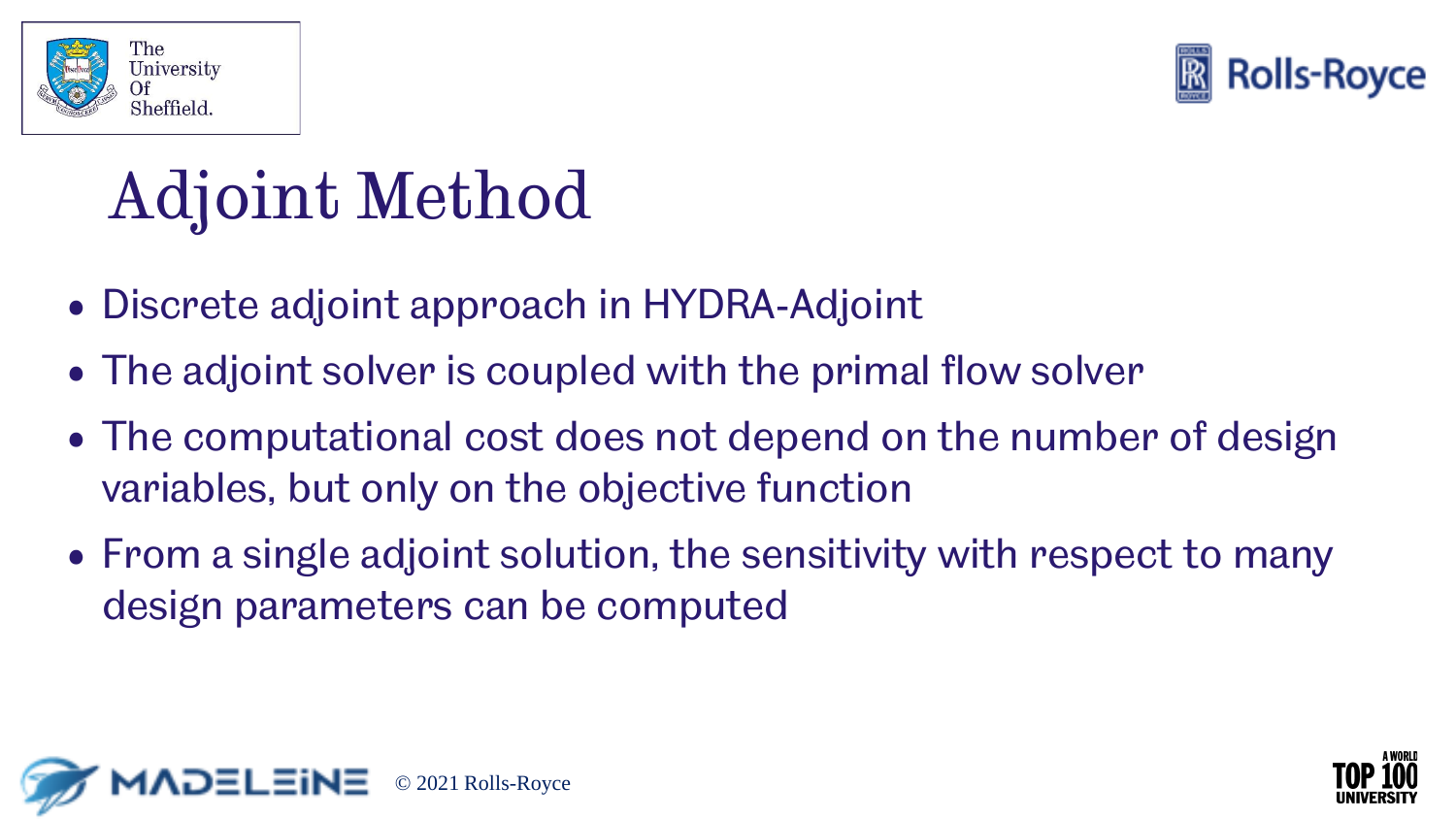

07/12/2021

# Optimisation Process

- Python Sequential Least SQuares Programming (SLSQP) algorithm
- HYDRA CFD Efficiency (objective function)
- RSM Maximum stress (constraint)
- Efficiency gradients HYDRA Adjoint
- Maximum stress gradients finite difference
- Solving the quadratic programming problem gives a feasible direction used in the line search
- The process is then repeated until convergence is reached







**Rolls-Royce** 

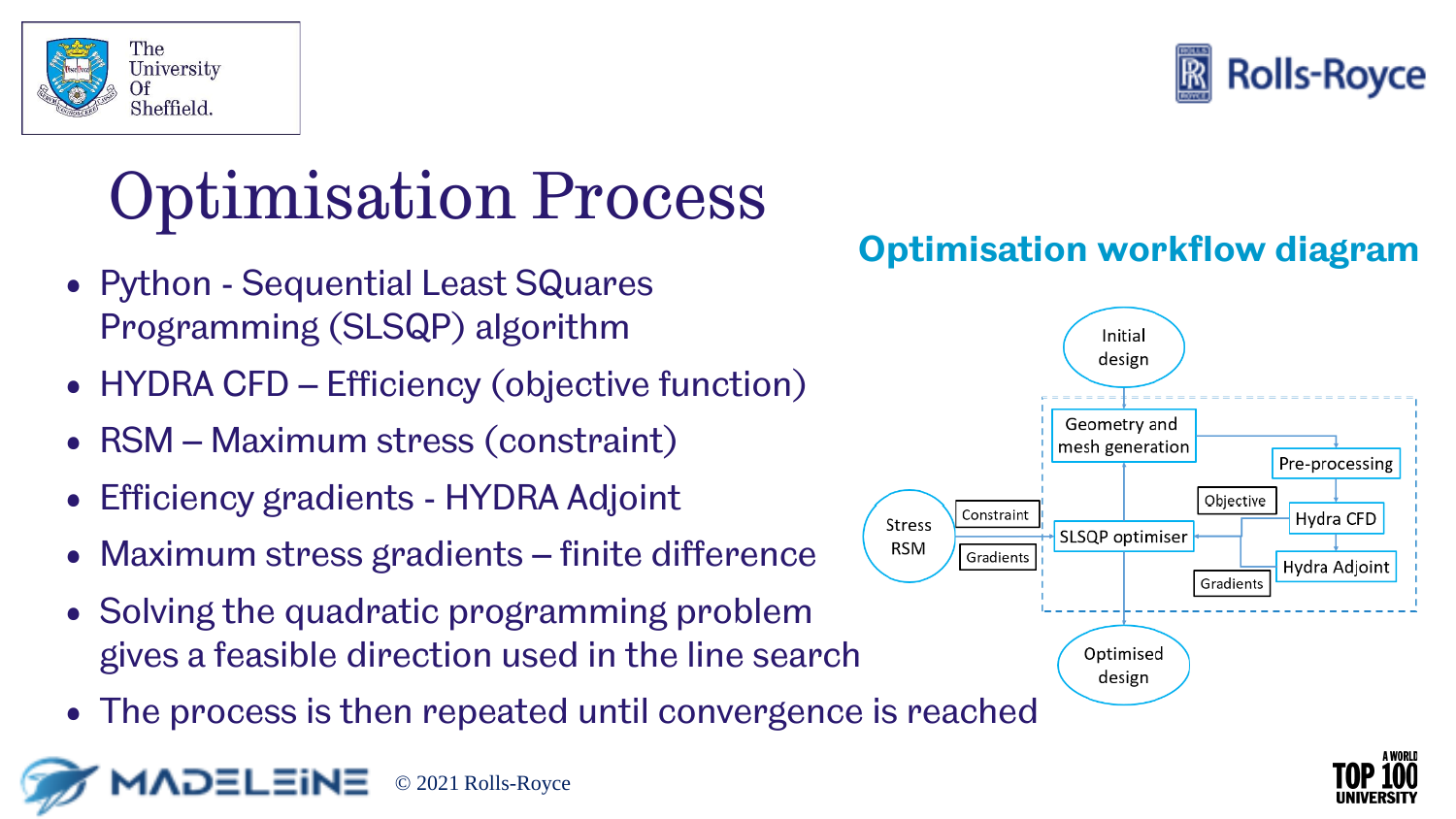

#### Optimisation Results



- Unconstrained and stress constrained optimisation histories for Vital fan blade
- The maximum stress was successfully constrained (to recommended 400 500 MPa values), but with a cost on the efficiency benefit

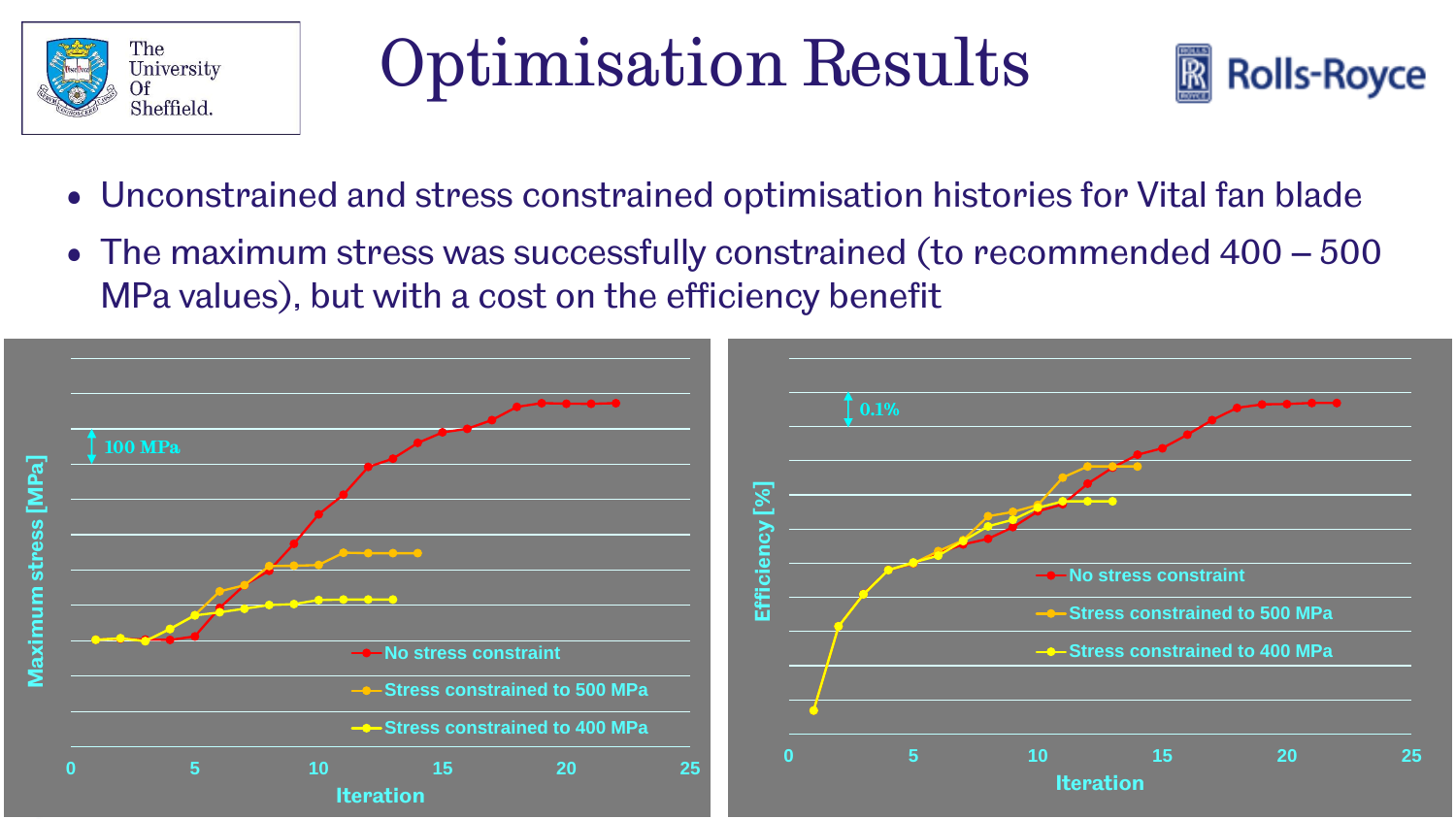



# Optimisation Results

- Considerable increase in efficiency is achieved in the unconstrained optimisation (0.9%), but the maximum stress increases significantly as well, to almost 1000 MPa
- The efficiency benefit drops consistent with the imposed stress constraint, to 0.71% for 500 MPa and 0.61% for 400 MPa

| <b>Geometry</b>                                   | <b>Efficiency benefit,</b><br>$\Gamma$ %1 | <b>Maximum stress,</b><br><b>[MPa]</b> |
|---------------------------------------------------|-------------------------------------------|----------------------------------------|
| <b>Datum</b>                                      | $\sim$                                    | 302.8                                  |
| <b>Optimal with no stress constraint</b>          | 0.9                                       | 972.8                                  |
| <b>Optimal with stress constrained to 500 MPa</b> | 0.71                                      | 548.0                                  |
| <b>Optimal with stress constrained to 400 MPa</b> | 0.61                                      | 416 7                                  |



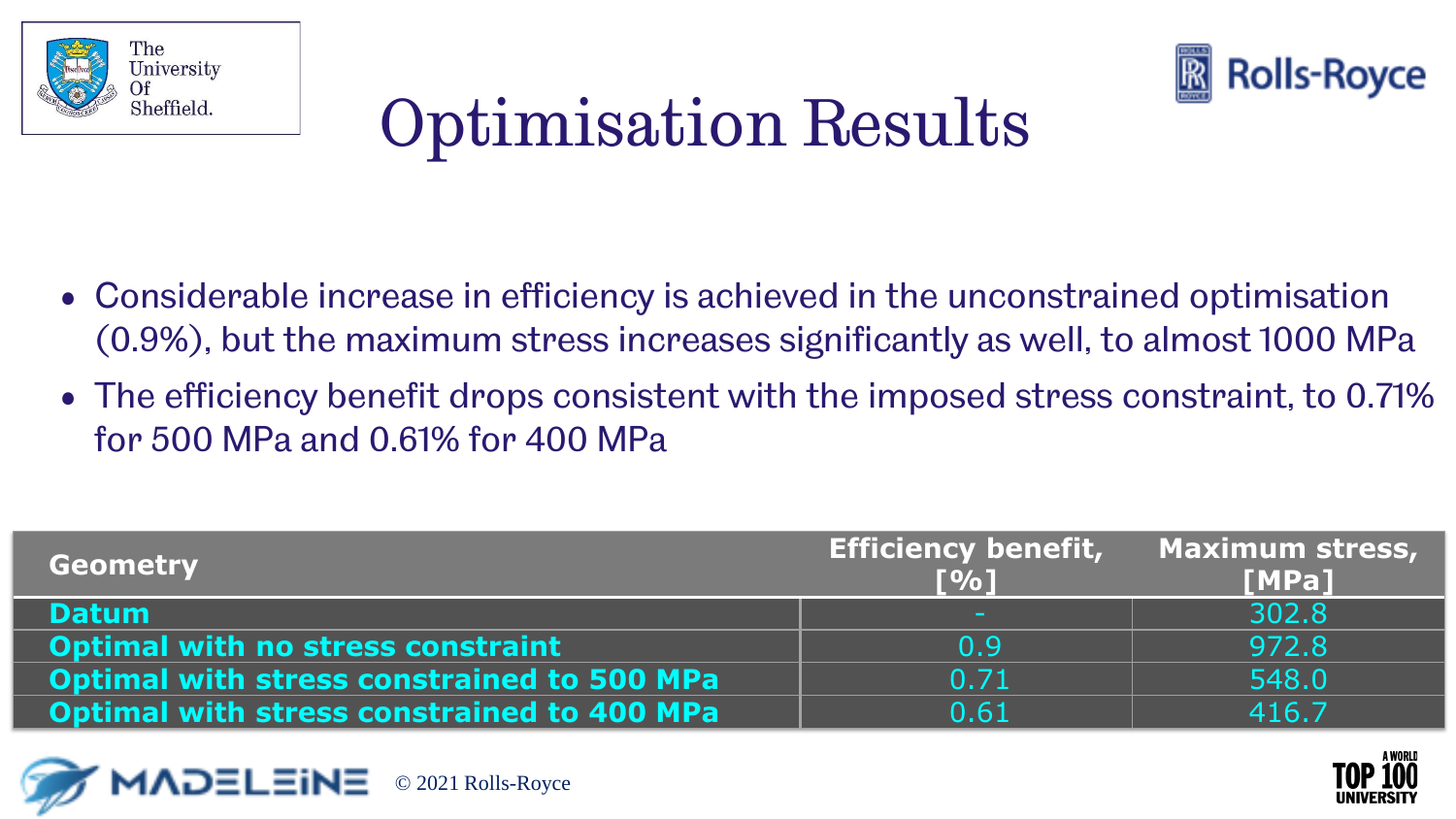

The



### Optimal Geometry Flow Features

- Both optimum designs weaken the shock and remove the shock induced separation near the tip
- They also introduced some separation at the blade trailing edge around mid-span, more prominently for the stress constrained optimum







**Pressure and Mach number distribution at mid span for: a)datum, b)unconstrained optimum; c)stress constrained optimum**

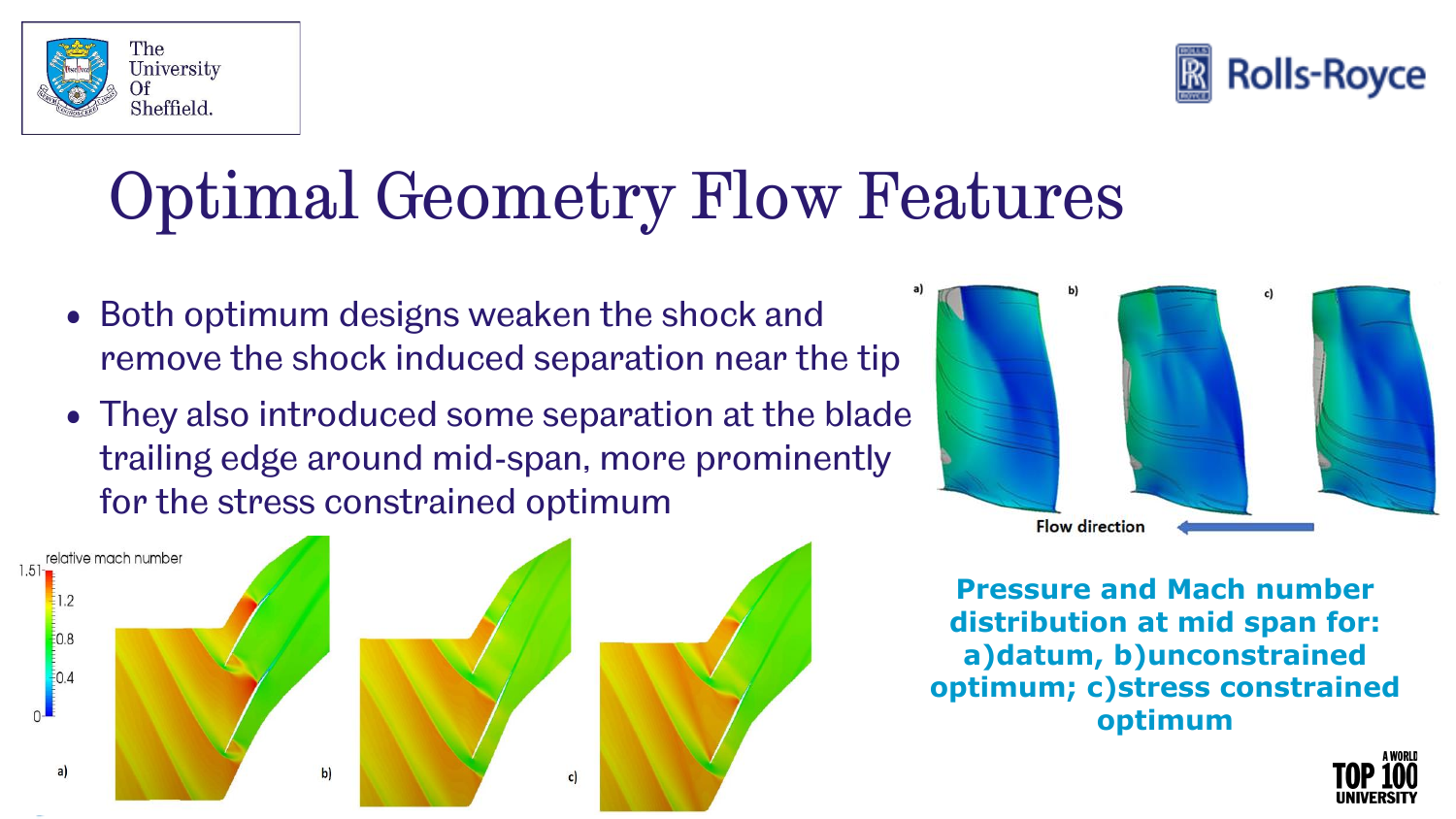



# Optimal Geometry Off Design Performance

- Unconstrained optimum better efficiency for all points and good stability margin, but the pressure ratio (PR) drops by approx. 2.2%
- Stress constrained optimum reduced stability margin, higher efficiency in the design point region (lower for lower mass flow rates), PR increases for all points, with an average of 0.55%



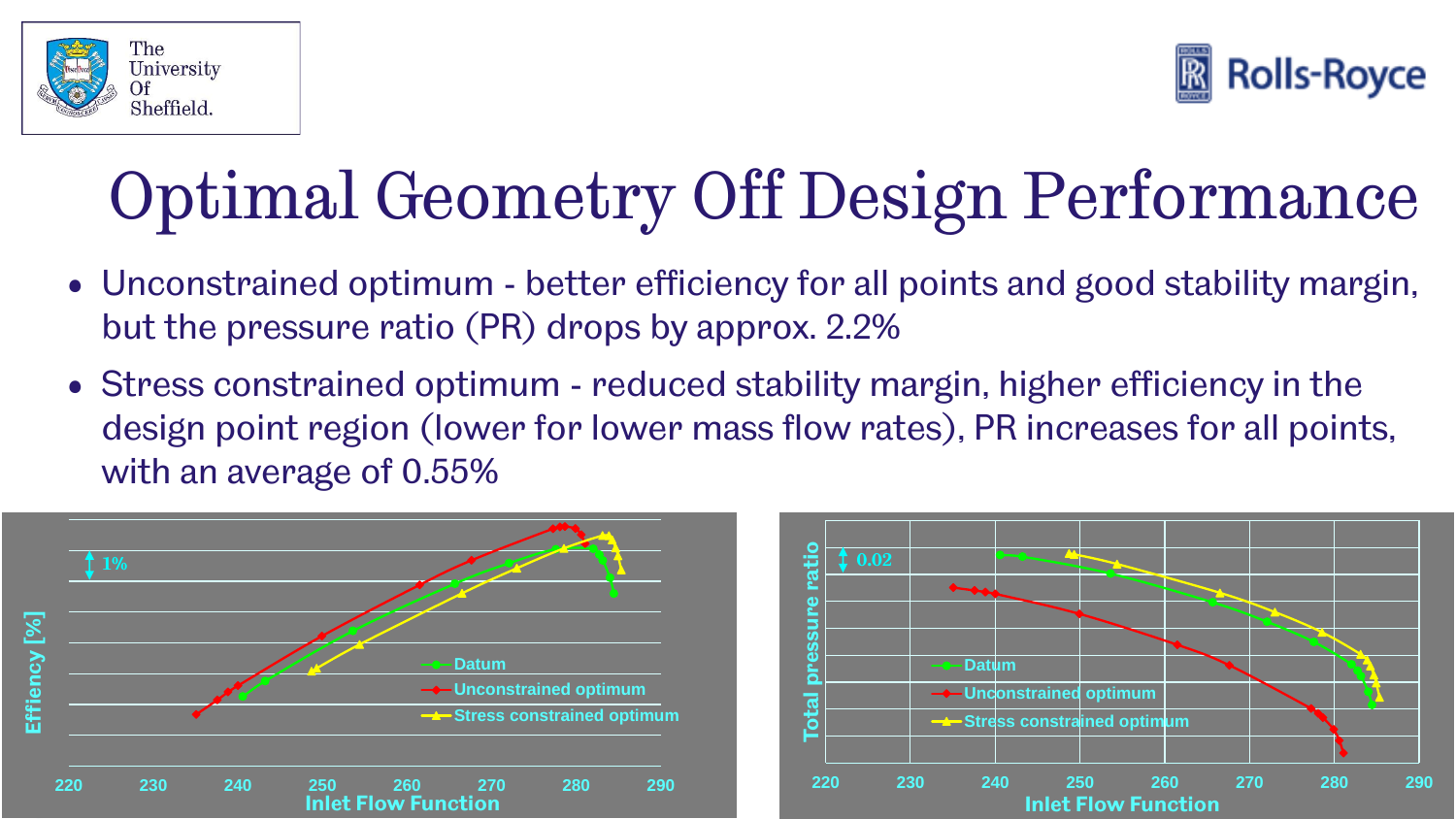

# Optimal Geometry Stress

- The stress distribution is similar for all optimal geometries, with a second region of increased stress
- The actual, computed values are about 25% higher than as produced from the response surface assessment
- The optimisation with the stress constraint set to 400 MPa successfully keeps the stress value close to the desired 500 MPa









d) Max 533.2 MPa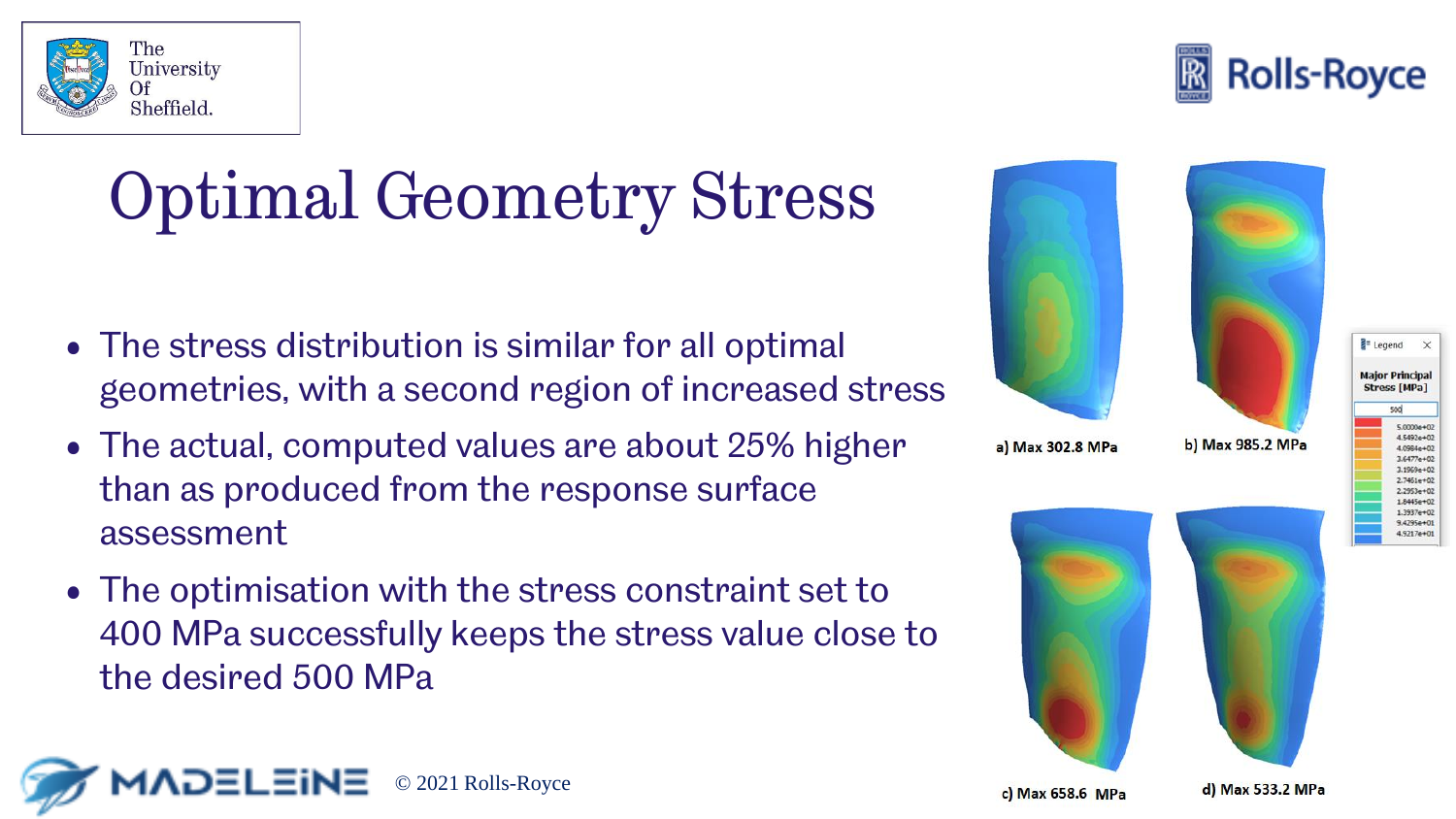



## Optimal Geometry Comparison

- Both unconstrained and constrained blade profiles have a large back sweep near the tip and at mid span
- Both optima also have lean and a visible trailing edge recambering
- These geometric differences to the datum are more pronounced for the unconstrained optimum, which leads to the higher stress values



**Tip Mid span**

**Datum Unconstrained optimum Stress constrained optimum**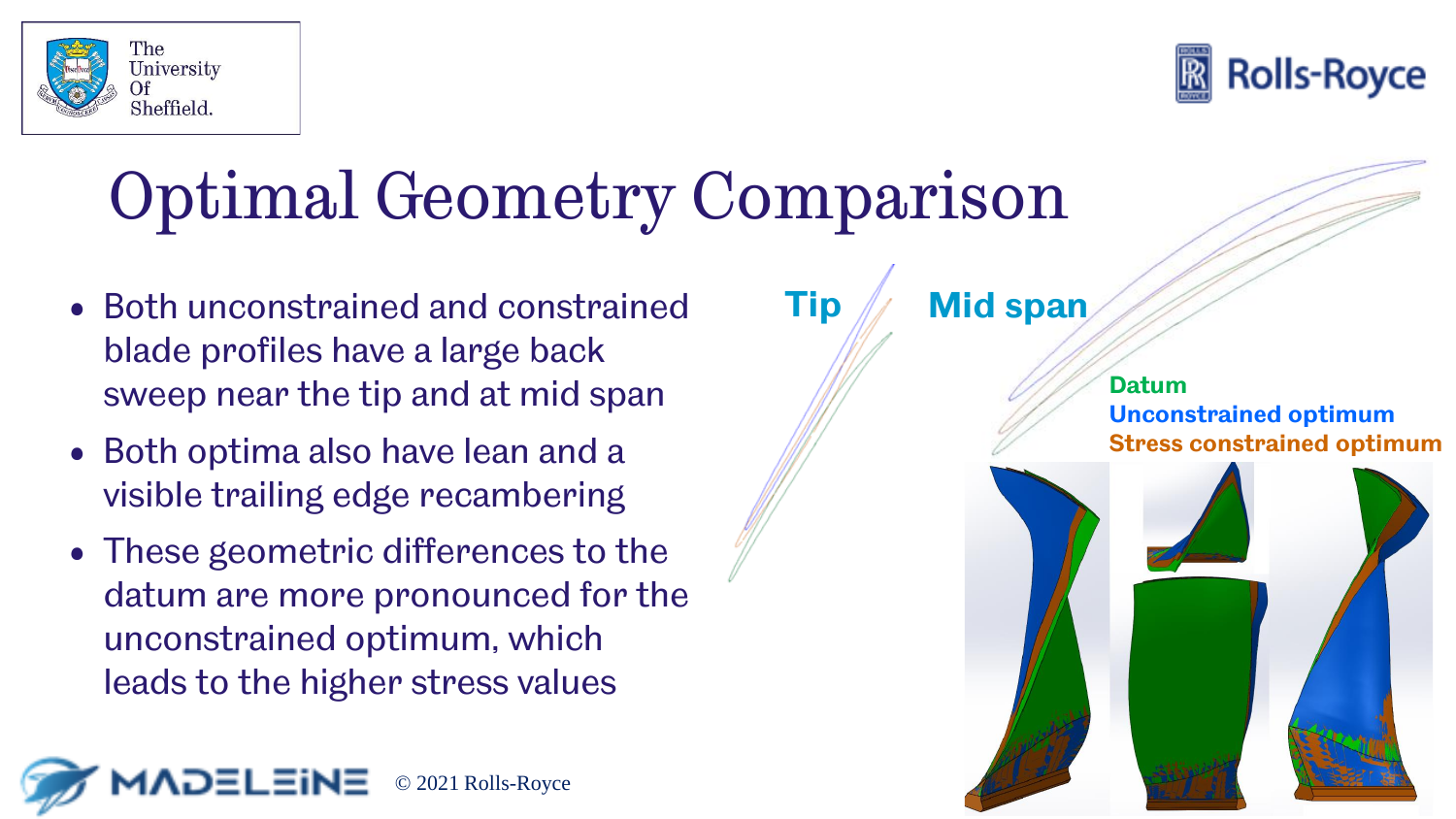

#### Conclusion



- The proposed MDO method has successfully and quickly led to an improved design
	- Increased aerodynamic efficiency by 0.6%
	- Maintain the stress below a specified value of 500 MPa for the VITAL fan blade

© 2021 Rolls-Royce

• Results within 2 -3 days

**NDELEINE** 

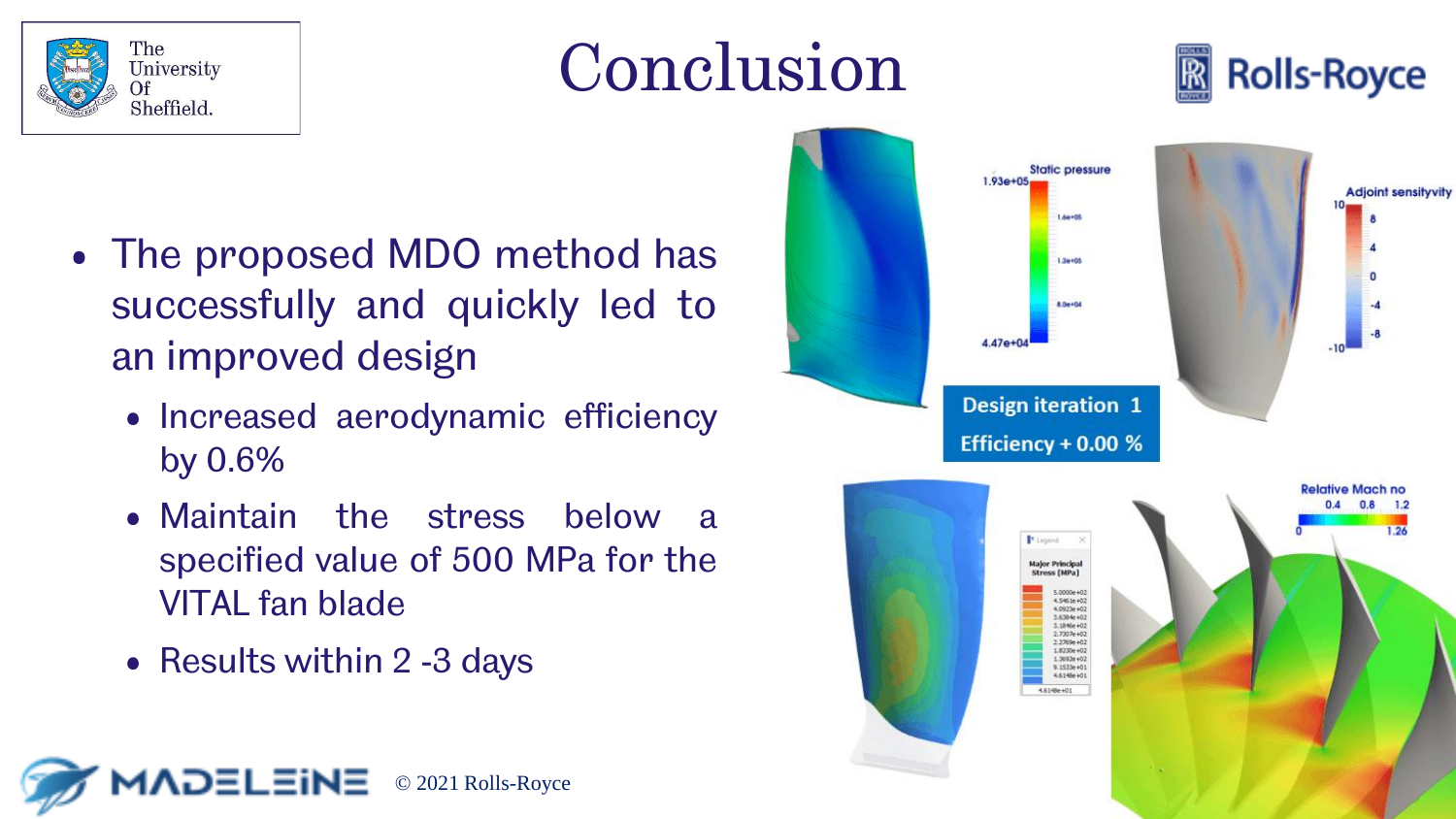





- The method can choose to: include the blade root, consider both centrifugal and aerodynamic loads and constrain the pressure ratio
- For stability margin the method needs to be expanded for multipoint optimisation
- For better RS accuracy: increase the number of points or use novel predictive models (coupling with Artificial Neural Networks with Active Design Subspaces is underway)



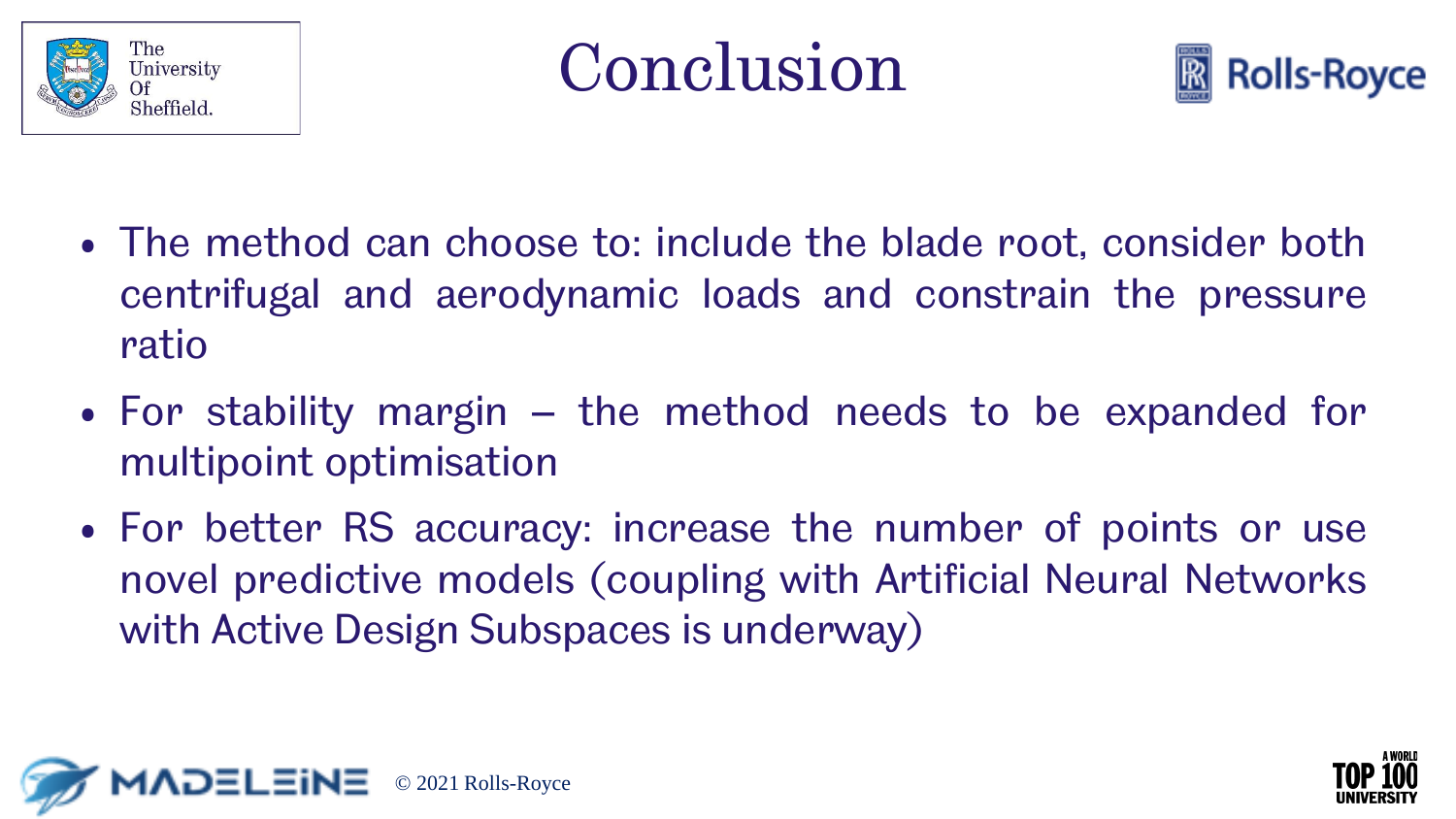





• Cuciumita, C., John, A., Qin, N., and Shahpar, S., 2021, "Structurally Constrained Aerodynamic Adjoint Optimisation of Highly Loaded Compressor Blades", ASME Paper No. GT2021-59717

• John, A., Qin, N., and Shahpar, S., 2020, "The Influence of Parameterisation Setup on the Constrained Adjoint Optimisation of Transonic Fan Blades", ASME Paper No. GT2020-15352